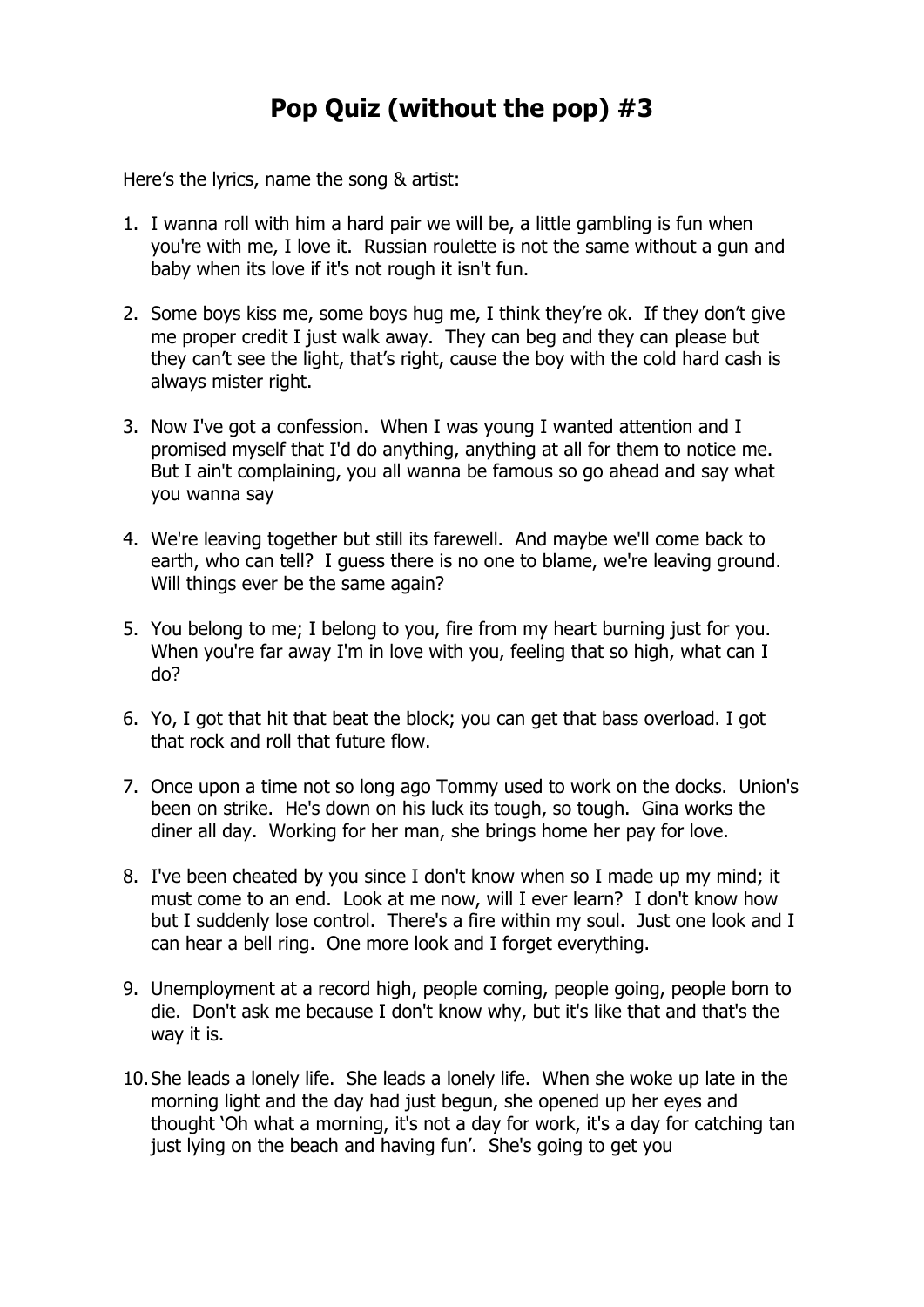- 11.If you like to gamble, I tell you I'm your man, you win some, lose some; it's all the same to me. The pleasure is to play; it makes no difference what you say I don't share your greed.
- 12.Watching the people get lairy it's not very pretty I tell thee. Walking through town is quite scary. It's not very sensible either. A friend of a friend he got beaten, he looked the wrong way at a policeman. Would never of happened to Smeaton, an old leodensian.
- 13.There's nothing you can do that can't be done. Nothing you can sing that can't be sung. Nothing you can say but you can learn how to play the game, it's easy.
- 14.I love you but I gotta stay true, my morals got me on my knees I'm begging please stop playing games. I don't know what this is 'cause you got me good just like you knew you would. I don't know what you do but you do it well I'm under your spell.
- 15.Ooh it's so good, it's so good, it's so good, it's so good, it's so good. Ooh heaven knows, heaven knows, heaven knows, heaven knows, heaven knows. Ooh I feel love, I feel love, I feel love, I feel love, I feel love.
- 16.I'd sit alone and watch your light, my only friend through teenage nights. And everything I had to know I heard it on my radio. You gave them all those old time stars through wars of worlds invaded by Mars. You made them laugh, you made them cry, you made us feel like we could fly.
- 17.Up in the club, we just broke up I'm doing my own little thing. You decided to dip but now you wanna trip cause another brother noticed me. I'm up on him, he's up on me, don't pay him any attention cause I cried my tears for three good years, you can't be mad at me.
- 18.God gave me the sunshine then showed me my lifeline. I was told it was all mine then I got laid on a lay line. What a day, what a day,
- 19.In my imagination there is no complication. I dream about you all the time. In my mind a celebration, the sweetest of sensation, thinking you could be mine.
- 20.Well sometimes I go out by myself and I look across the water, and I think of all the things, of what you're doing, and in my head I paint a picture. Since I've come home, well my body's been a mess, and I miss your ginger hair and the way you like to dress.